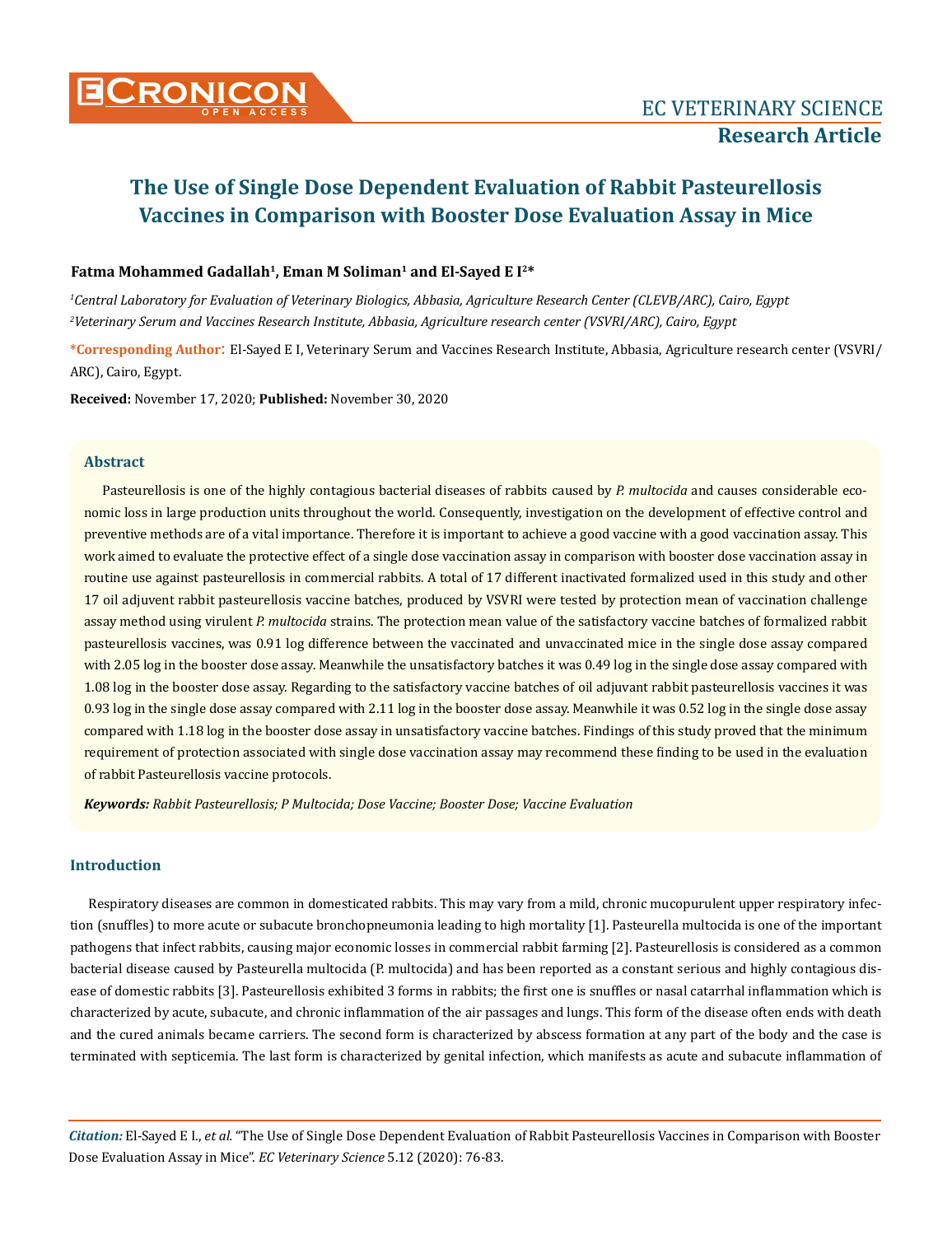uterus and testicles [4]. The elemination of the disease by sanitation and sound management to prevent introduction of the infection and using drugs in prophylactic dose are not sufficient. Therefore the Prevention is the most likely means of controlling this disease, thus vaccines would be of great value in the protection of rabbits against pasteurelosis [5]. lnactivated vaccines are still in use for controlling such infection [6]. Two forms of rabbit pasteurellosis inactivated vaccines, formalized and oil adjuvanted one used as a primary and boostering purposes, respectively [7]. So systemic vaccination of all rabbit 2 months age with local formalized bacterin then boostered after 2-3 weeks is of great value in control of that disease. A reasonable approach to control and eliminate pasteurellosis in rabbits is to develop an improved vaccination assay as the current vaccination assay consumes more time and effort.

The aim of this work is to study and evaluate the protective effect of a single dose vaccination assay in comparison to booster dose vaccination assay to be used as an alternative method for evaluation of rabbit pasteurellosis vaccine.

## **Materials and Methods**

### **Rabbit pasteurellosis vaccines**

- o A total of 17 locally prepared inactivated formalized and other 17 inactivated oil adjuvented rabbit pasteurellosis vaccine batches, produced by VSVRI were selected and tested for relative potency following both single dose and booster dose vaccination by Mouse-vaccination challenge inoculation system using virulent strains of *P. multocida* starting from 2015 up to 2020.
- • **Pasteurella multocida strains**
	- $\circ$  Virulent Pasteurella multocida serovars 1, 3, 4 and D $_2$  were used to perform challenge test. These serovars were supplied from the reference strain bank in CLEVB.
- **Laboratory animals**
- • **Mice**
	- o A total of 200 Swiss mice weighed about 20-25 gram, were used for evaluation of the efficiency of each of the tested vaccine batches to perform this study which starting from 2015 up to 2020. These mice were obtained from the Laboratory Animals Department, VSVRI, Abbasia, Cairo.
	- o Eight Swiss mice weighed about 20-25 gram, two for each P. multocida serovar were inoculated with the stock culture of P. multocida. This was done before every challenge test to rebuild the virulence of P. multocida serovars in a dose of 100- 500 CFU/ mouse intraperitoneally [8].

### **Mouse-vaccination challenge inoculation system**

### **Immunization of mice**

For the vaccine study, This mice were divided into three groups, the first one comprised 50 mice and received only one dose then challenged 3 weeks later to determine the lethal dose fifty (LD50%), the second group comprised also 50 mice and received both primary dose and 3 weeks later received a booster dose then challenged to determine the lethal dose fifty (LD50%) and finally the third group were 100 mice kept as negative unvaccinated control group where 50 mice for each of previous group. All mice were vaccinated with the corresponding R. past. Vaccine batch (0.2ml/dose/mice) subcutaneously [8].

*Citation:* El-Sayed E I., *et al.* "The Use of Single Dose Dependent Evaluation of Rabbit Pasteurellosis Vaccines in Comparison with Booster Dose Evaluation Assay in Mice". *EC Veterinary Science* 5.12 (2020): 76-83.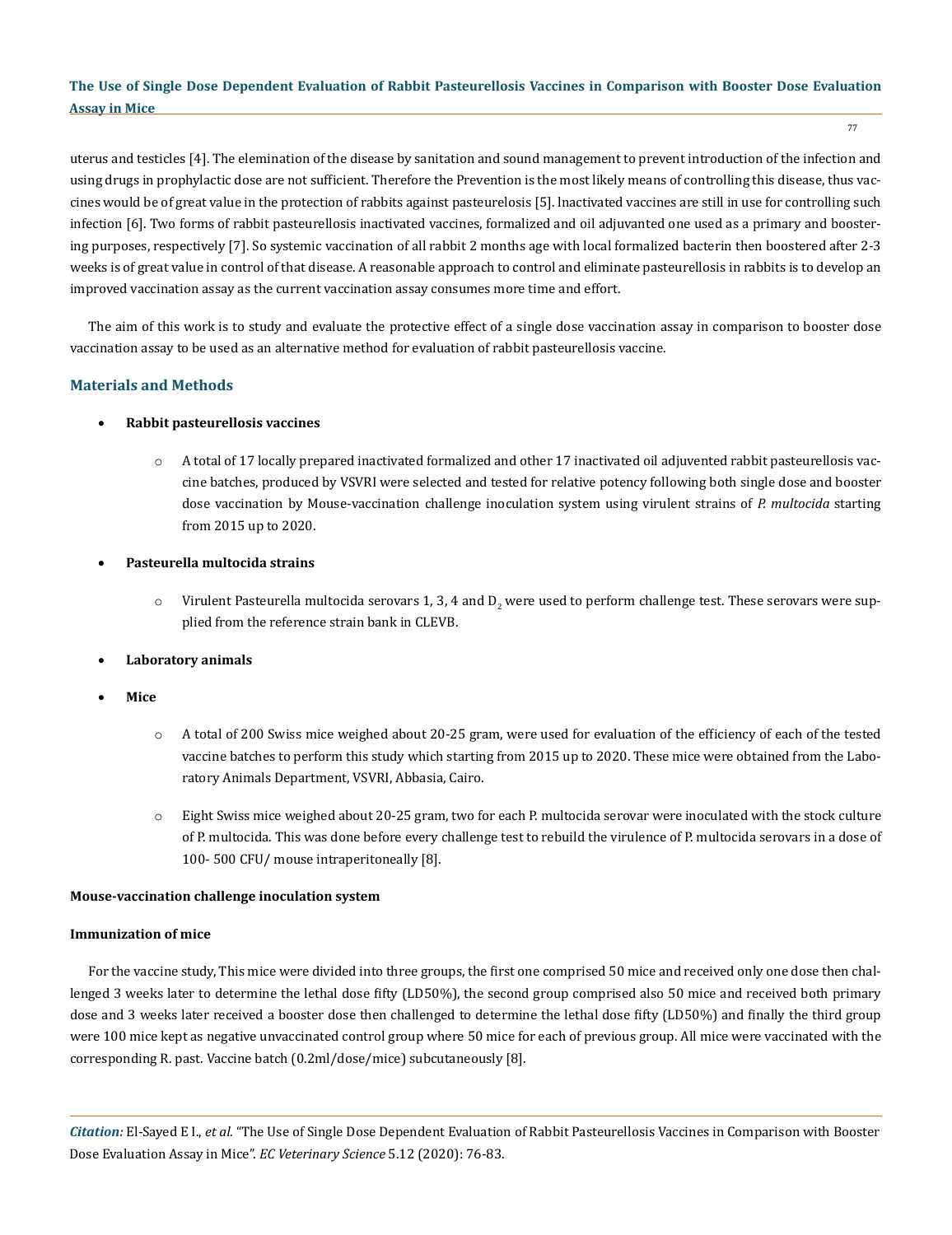#### **Preparation of challenge strains**

Colony count of each of the 4 *Pasteurella multocida* strains was adjusted to 10<sup>6</sup> CFU then mixed together before using as original culture for challenge test.

#### **Challenge test**

The vaccinated mice divided into ten groups and challenged with ten serial dilutions from the mixed virulent *P. multocida* strains (5 vaccinated / 5 unvaccinated mice/ each dilution) three weeks post vaccination in case of single dose vaccination assay or two weeks post the second dose in the booster dose vaccination assay. Mortalities were observed and recorded for one week. The Lethal Dose fifty (LD50%) was calculated using the following formula described by the [9].

 $LD50\% = \text{above}50 - 50$ 

Above50-below 50

### **Result**

Generally rabbit pasteurellosis vaccines evaluated by sterility, safety and potency tests. Potency testing depends mainly on vaccination- challenge test and determination of lethal dose fifty (LD50).

As shown in (Table 1). A total of 13 out of 17 formalized rabbit pasteurellosis vaccine batches were examined and given satisfactory results for approval to be used in rabbit farms according to the Egyptian standards for evaluation of veterinary biologics [10]. Regarding to protection log values obtained the examined formalized rabbit pasteurellosis vaccine batches were divided into six groups. The protection value in the first group which consists of 3 out of 13 vaccine batches, the vaccinated mice gave protection 0.85 log more than the unvaccinated control mice in the single dose vaccination assay compared to 2.01 log in the booster dose vaccination assay. The second group which consists of 2 out of 13 vaccine batches the protection was 1.03 and 2.12 log, the third group which consists of 3 out of 13 was 0.83 and 2.03 log, the fourth group which consists of only one batch out of 13 was 0.92 and 2.00 log, the fifth group which consists of 2 out of 13 was 0.89 and 2.11 log and finally the sixth group which consists of 2 out of 13 was 1.02 and 2.02 log in the single and booster dose assays for each group respectively.

| <b>No of Tested Vaccine Batches</b> | LD 50 of P. Multocida Strains        |                                       |
|-------------------------------------|--------------------------------------|---------------------------------------|
|                                     | <b>Single Dose Vaccination Assay</b> | <b>Booster Dose Vaccination Assay</b> |
|                                     | 0.85                                 | 2.01                                  |
| າ                                   | 1.03                                 | 2.12                                  |
| 3                                   | 0.83                                 | 2.03                                  |
|                                     | 0.92                                 | 2.00                                  |
|                                     | 0.89                                 | 2.11                                  |
|                                     | 1.02                                 | 2.02                                  |
| total 13                            | Mean 0.91                            | Mean 2.05                             |

*Table 1: Protection of Vaccination Challenge Assay in Mice Vaccinated With Either Single or Booster Dose Vaccination Assays of the Satisfactory Tested Formalized Rabbit Pasteurellosis Vaccines.*

By calculating the average of protection value of all 13 vaccine batches, it was found that the protection mean was 0.91 log in the vaccinated mice more than the unvaccinated control mice in the single dose assay compared with 2.05 log in the booster dose assay.

*Citation:* El-Sayed E I., *et al.* "The Use of Single Dose Dependent Evaluation of Rabbit Pasteurellosis Vaccines in Comparison with Booster Dose Evaluation Assay in Mice". *EC Veterinary Science* 5.12 (2020): 76-83.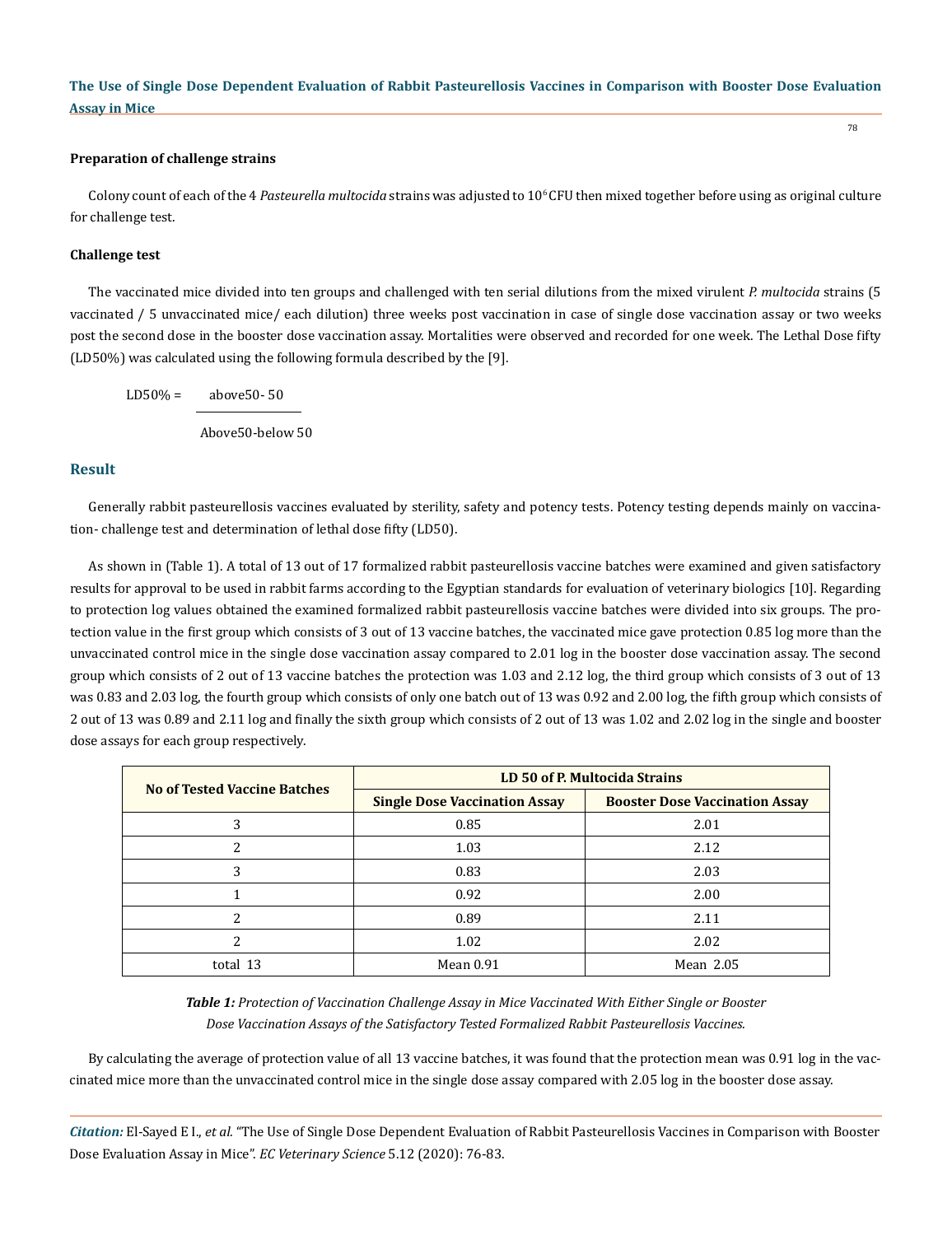From data available in (Table 2), it can be seen clearly that a total of 4 out of 17 formalized rabbit pasteurellosis vaccine batches were tested and given unsatisfactory results, according to [10] where it got a protection level lower than 2 log which is the minimum requirement for protection. The four vaccine batches gave a protection value 1.42, 1.08, 1, 0.82 log for each in the booster dose vaccination assay while gave a protection value 0.65, 0.52, 0.44, 0.49 log for each, respectively in the single dose vaccination assay.

| <b>No of Tested Vaccine Batches</b> | <b>LD50 of P. Multocida Strains</b>  |                                       |
|-------------------------------------|--------------------------------------|---------------------------------------|
|                                     | <b>Single Dose Vaccination Assay</b> | <b>Booster Dose Vaccination Assay</b> |
|                                     | 0.65                                 | 1.42                                  |
|                                     | 0.52                                 | 1.08                                  |
|                                     | 0.44                                 | 1.00                                  |
|                                     | 0.36                                 | 0.82                                  |
| total 4                             | Mean 0.49                            | Mean 1.08                             |

*Table 2: Protection of Vaccination Challenge Assay in Mice Vaccinated With Either Single or Booster Dose Vaccination Assays of the Unsatisfactory Tested Formalized Rabbit Pasteurellosis Vaccines.*

By calculating the average of protection value of the four unsatisfactory vaccine batches, it was found that the protection mean was 0.49 log difference between the vaccinated and unvaccinated control mice in the single dose assay compared with 1.08 log in the booster dose assay.

The above mentioned results supported by testing also 17 oil adjuvant rabbit pasteurellosis vaccines by vaccination challenge assay and determination of lethal dose fifty (LD50).

From (Table 3) it was noticed that a total of 12 out of 17 of oil adjuvent rabbit pasteurellosis vaccines were tested and recorded satisfactory results for approval to be used in rabbit farms according to [10]. As regards to protection value obtained the tested oil adjuvant rabbit pasteurellosis vaccine batches were categorized into 7 groups. The protection value in the first group which consists of 2 out of 12 vaccine batches, the vaccinated mice gave protection 1.02 log more than the unvaccinated control mice in the single dose vaccination assay compared to 2.09 log in the booster dose vaccination assay. The second group which consists of 3 out of 12 vaccine batches was 0.92 and 2.10 log, the third group which consists of only one batch out of 12 was 0.83 and 2.06 log, the fourth group which consists of 2 out of 12 was 1.03 and 2.18 log, the fifth group which consists of only one batch out of 12 was 0.89 and 2.13 log, the sixth group which consists of only one batch out of 12 was 0.88 and 2.07 log and finally the seventh group which consists of 2 out of 12 was 0.85 and 2.11 log in the single and booster dose vaccination assays for each group respectively.

| <b>No of Tested Vaccine Batches</b> | LD 50 of P. Multocida Strains        |                                       |
|-------------------------------------|--------------------------------------|---------------------------------------|
|                                     | <b>Single Dose Vaccination Assay</b> | <b>Booster Dose Vaccination Assay</b> |
| 2                                   | 1.02                                 | 2.09                                  |
| 3                                   | 0.92                                 | 2.10                                  |
|                                     | 0.83                                 | 2.06                                  |
| $\mathcal{P}$                       | 1.03                                 | 2.18                                  |
|                                     | 0.89                                 | 2.13                                  |
|                                     | 0.88                                 | 2.07                                  |
| $\overline{\mathcal{L}}$            | 0.85                                 | 2.11                                  |
| total 12                            | Mean 0.93                            | Mean $2.11$                           |

*Table 3: Protection of Vaccination Challenge Assay in Mice Vaccinated With Either Single or Booster Dose Vaccination Assays of the Satisfactory Tested Oil Adjuvant Rabbit Pasteurellosis Vaccine.*

*Citation:* El-Sayed E I., *et al.* "The Use of Single Dose Dependent Evaluation of Rabbit Pasteurellosis Vaccines in Comparison with Booster Dose Evaluation Assay in Mice". *EC Veterinary Science* 5.12 (2020): 76-83.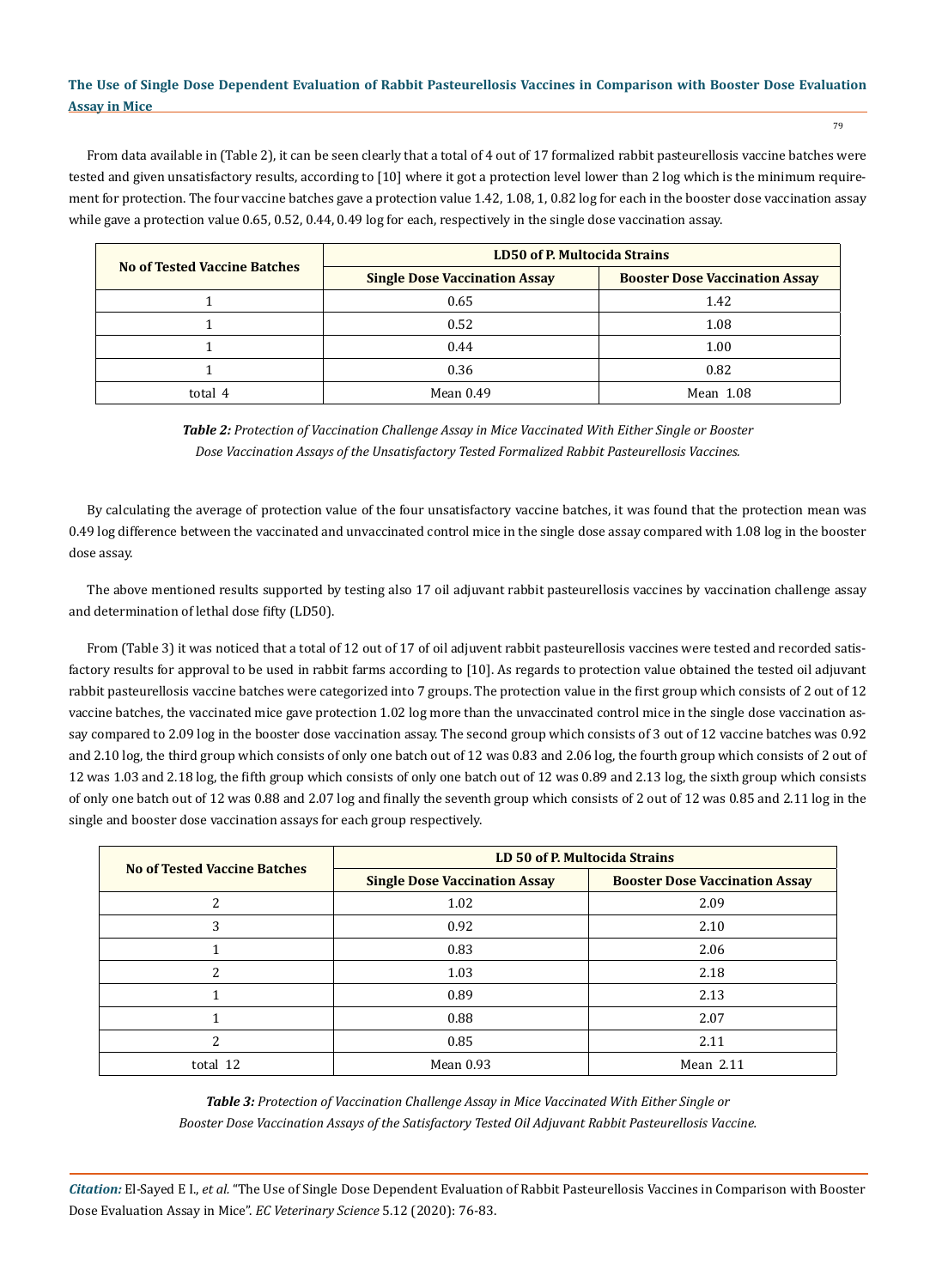By calculating the average of protection value of all 12 vaccine batches, it was found that the protection mean was 0.93 log in the vaccinated mice more than the unvaccinated control mice in the single dose assay compared with 2.11 log in the booster dose assay

From data available in (Table 4), it can be seen clearly that a total of 5 out of 17 oil adjuvent rabbit pasteurellosis vaccine batches were tested and given unsatisfactory results, according to [10] where it got a protection level lower than 2 log which is the minimum requirement for protection. According to protection value obtained the 5 unsatisfactory vaccine batches classified to three groups. The first group comprised of 2 out of 5 vaccine batches gave a protection value of 0.51 log in the single dose vaccination assay compared with 1.12 log in the booster dose vaccination assay. The second group which comprised of 2 out of 5 vaccine batches was 0.48 and 1.31 log. Finally the last third group which comprised of only one batch out of 5 vaccine batches was 0.62and 1.06 log in the single and booster dose vaccination assay, respectively.

| <b>No of Tested Vaccine Batches</b> | LD 50 of P. Multocida Strains        |                                       |
|-------------------------------------|--------------------------------------|---------------------------------------|
|                                     | <b>Single Dose Vaccination Assay</b> | <b>Booster Dose Vaccination Assay</b> |
|                                     | 0.51                                 | 1.12                                  |
|                                     | 0.48                                 | 1.31                                  |
|                                     | 0.62                                 | 1.06                                  |
| total 5                             | Mean $0.52$                          | Mean 1.18                             |

*Table 4: Protection of Vaccination Challenge Assay in Mice Vaccinated with Either Single or Booster Dose Vaccination Assays of the Unsatisfactory Tested Oil Adjuvent Rabbit Pasteurellosis Vaccines.*

By calculating the average of protection value of five unsatisfactory vaccine batches, it was found that the protection mean was 0.52 log difference between vaccinated and unvaccinated control mice in the single dose assay compared with 1.18 log in the booster dose assay

### **Discussion**

Pasteurellosis is one of the highly contagious bacterial diseases of rabbits caused by P. multocida and causes considerable economic loss in large production units throughout the world [11,12]. Consequently, investigation on the development of effective control and preventive methods are of a vital importance. Therefore it is important to achieve a good vaccine with a good vaccination assay against all these pathogens that has great effect on this industry like rabbit pasteurellosis. Evaluation of the efficacy of the inactivated rabbit pasteurellosis depends mainly on testing of its potency using vaccination challenge assay prior to sale and distribution [8].

The results of this study evaluate the efficacy of the single dose vaccination assay in comparison to booster dose vaccination assay for the evaluation of inactivated formalized and oil adjuvant rabbit pasteurellosis vaccines using vaccination-challenge test and determination of lethal dose fifty (LD50).

According to the minimum requirement of protection 2 log difference between vaccinated and unvaccinated control mice which should be obtained after booster dose of vaccination of rabbit pasteurellosis vaccine (Egyptian standards for evaluation of veterinary biologics [10] The results of this study reveal that the inactivated formalized rabbit pasteurellosis vaccine giving a satisfactory protective value ranges from 2.00 to 2.12 log with 2.05 log as an average in case of booster dose vaccination assay compared to 0.83log to 1.03 log with 0.91 log as an average in case of the single dose vaccination assay.

These results were confirmed by [13] who evaluated the protective value of aluminium hydroxide gel, a newly adjuvant rabbit pasteurella vaccine (ALV) in rabbits under field conditions in comparison to the classical aqueous formalized (AV) and oil adjuvant rabbit pasteurella vaccines. They found that Two doses of ALV and one dose of AV + oil adjuvant bacterins induced high levels of indirect haemag-

*Citation:* El-Sayed E I., *et al.* "The Use of Single Dose Dependent Evaluation of Rabbit Pasteurellosis Vaccines in Comparison with Booster Dose Evaluation Assay in Mice". *EC Veterinary Science* 5.12 (2020): 76-83.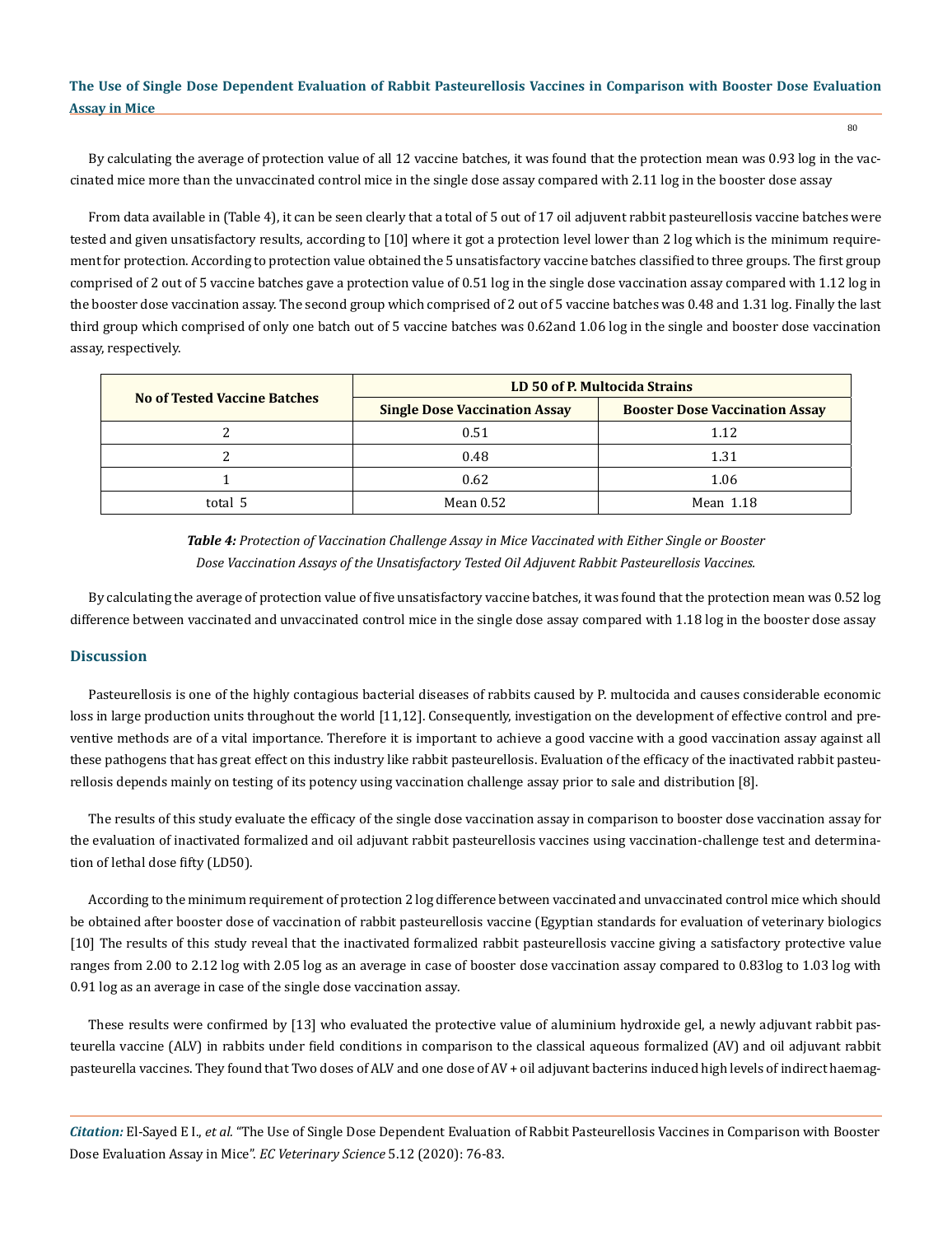glutination antibody titre (IHA) and good protection levels (83.3%) in comparison with 33.3% in vaccinated rabbits with one dose of ALV while it was 0% in unvaccinated controls.

Also these results agreed with [14] who prepared inactivated formalized *P. multocida* for different serotype of *P. multocida* and the protection percentages ranged from 50 – 100% according to the used serotype, and 100% deaths to the control group.

In the same direction, [15] investigated the protective efficacy of formalized *Pasteurella multocida* vaccine alone or in combination with propolis. They concluded that the use of propolis improved the immune protection of rabbits against pasteurellosis than using the vaccine alone. These findings also proved by [16] who showed that double immunization with formalized killed vaccine of *P.multocida* increased the immune response of the rabbits and the leukocyte phagocytic activity against *P. multocida* and also improved the clinicopathological and histopathological findings.Taken together, they proved that double immunization with formalized killed vaccine of *P.multocida*  increased the phagocytic activity of the immune cells and the immune status of rabbits against infection.

Concerning the average protective value of all tested satisfactory batches of inactivated formalized rabbit pasteurellosis, it was 2.05 log with the booster dose compared to 0.91 log with the single dose vaccination assay. On the other hand the average protective value of all tested unsatisfactory batches of inactivated formalized rabbit pasteurellosis was 1.08 log with the booster dose compared to 0.49 log with the single dose vaccination assay.

[17] studied the protective effect of ethanolic extract of propolis given subcutaneously (S/C) either alone or in combination with inactivated formalized *Pasteurella multocida* (*P. multocida*) vaccine in rabbits challenged with virulent *P. multocida* strain. They found that rabbits injected S/C with propolis and *P. multocida* vaccine showed less severe clinical signs, mortality rate, and histopathological changes than control. Meanwhile rabbits injected with vaccine mixed with propolis as adjuvant were apparently healthy with normal histological picture. they concluded that an ethanolic extract of propolis injected alone or combined with formalized inactivated *P. multocida* vaccine improved general health conditions, These finding was confirmed with that obtained by the inactivated oil adjuvant rabbit pasteurellosis vaccine batches where all tested satisfactory batches giving a protective value ranges from 2.06 to 2.18 log difference between vaccinated and unvaccinated control mice with 2.11as an average in case of the booster dose compared to0.83 log to 1.03log with 0.93 log as an average in case of the single dose vaccination assay.

These results supported by [18] produced one shot Lipid A (AV) and Montanide TM ISA 70 (MV) adjuvanted P. multocida vaccines for rabbits and compared between them. The protection rate for both vaccines (A.V. group and M.V. group) was 71.4%, while 100% mortality for control group. Also, [19] when used two doses of Montanide ISA50 as an adjuvant for preparation of inactivated rabbit pasteurellosis vaccine gave a protection percentage 90% and 100% according to the type of antigen. [20] estimated the *P. multocida* vaccines for rabbits by challenge test to compare between Commercial vaccine **(**Oil adjuvanted formalized 0.5% inactivated *P. multocida*) and sonicated *P. multocida* vaccine found that; the sonicated vaccine gave a protection of 100% while the Commercial vaccine gave 80%.

Concerning the average protective value of all tested satisfactory batches of inactivated oil adjuvent rabbit pasteurellosis, it was 2.11 log difference between vaccinated and unvaccinated mice with the booster dose compared to 0.93 log difference between vaccinated and unvaccinated mice with the single dose vaccination assay. On the other hand the average protective value of all tested unsatisfactory batches of inactivated oil adjuvent rabbit pasteurellosis was 1.18 log with the booster dose compared to 0.52 log with the single dose vaccination assay.

These results agreed with that of [21] who prepare a bivalent vaccine against pasteurellosis and the virus of rabbit hemorrhagic disease using Montanide\_ ISA70 oil as an adjuvant. They reported that the protection rate was 70% among rabbits vaccinated with monovalent Pasteurella vaccine, commercial Pasteurella vaccine, monovalent RHDV vaccine and 60% among commercial RHDV vaccine. While it was 90% among rabbits vaccinated with bivalent vaccine. They also reported that immunization against both pathogens can be achieved by single vaccination.

*Citation:* El-Sayed E I., *et al.* "The Use of Single Dose Dependent Evaluation of Rabbit Pasteurellosis Vaccines in Comparison with Booster Dose Evaluation Assay in Mice". *EC Veterinary Science* 5.12 (2020): 76-83.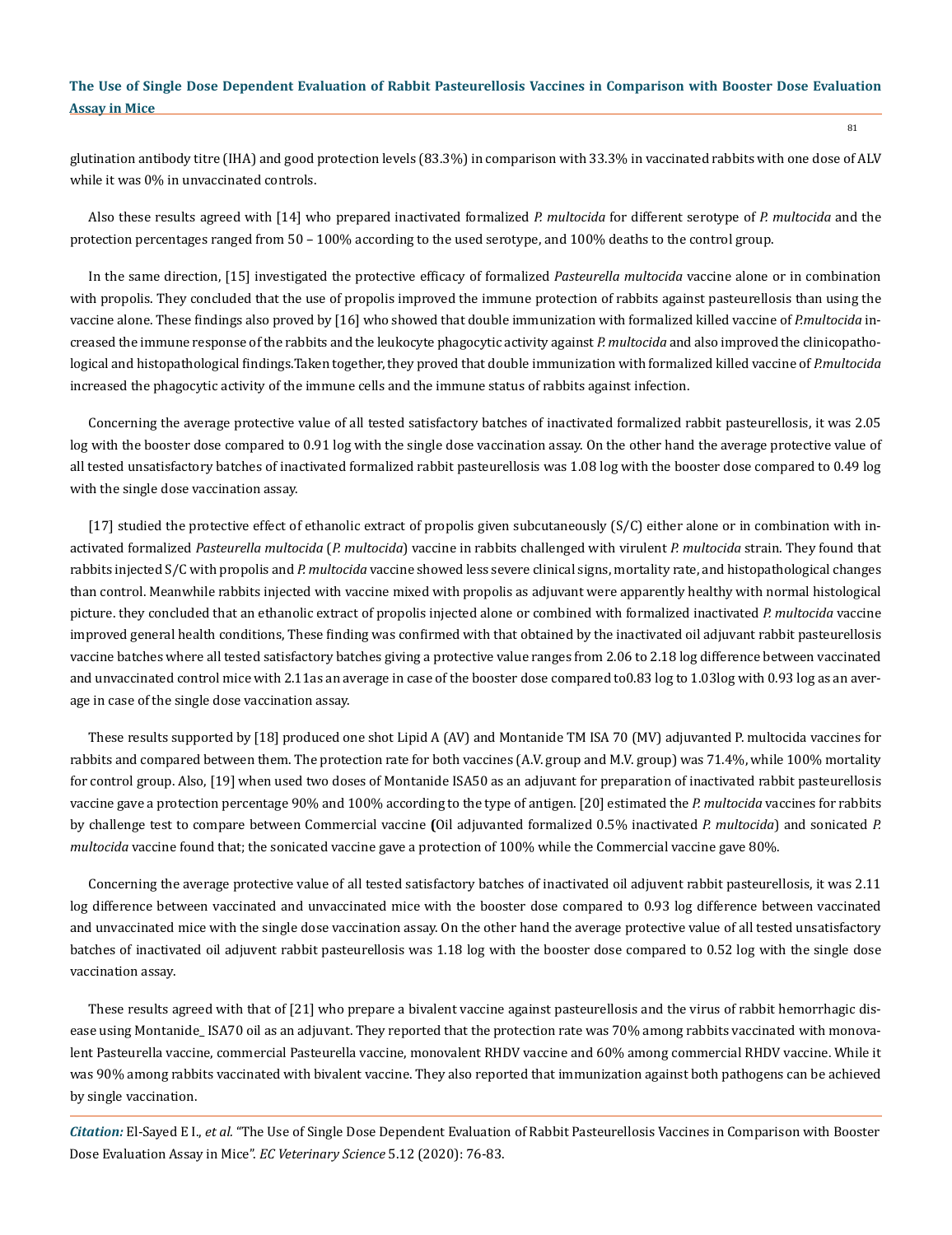82

Also [22] prepared the alum precipitated and oil based hemorrhagic Septicemia Pasteurella multocida vaccines (APHSV and OBHSV) and evaluated their efficacies. They concluded that both of these vaccines induced high level of indirect hemagglutination (IHA) antibody titer and 100 percent protection to challenge on 90 days post vaccination. (OBHSV) induced higher level of antibodies than that of (APHSV).

Finally from above mentioned results obtained in this study the average protective value with booster dose vaccination 2.05 and 2.11 log difference between vaccinated and unvaccinated control mice when measure LD50 using [8] and [23] for formalized and oil adjuvant rabbit pasteurellosis vaccine respectively compared 0.91and 0.93 log for formalized and oil adjuvant rabbit pasteurellosis vaccine respectively post single dose of vaccination.

Therefore and referring to the minimum requirement in the [10] for veterinary vaccine evaluation which is 2log difference between vaccinated and unvaccinated control mice with the booster dose vaccination assay, we can relatively prove that the minimum requirement of protection associated with single dose vaccination assay is 0.91 log difference between vaccinated and unvaccinated control mice for formalized and 0.93 log for oil adjuvant rabbit pasteurellosis vaccine and we can recommend these findings as alternative method to be used in the evaluation protocols of rabbit pasteurellosis vaccines.

## **Bibliography**

- 1. [Hagen KW. "Enzootic pasteurellosis in dornestic rabbits. l. Pathology and bacteriology".](https://pubmed.ncbi.nlm.nih.gov/13549336/) *Journal of the American Veterinary Medical Association* [1952 \(1958\): 77-80.](https://pubmed.ncbi.nlm.nih.gov/13549336/)
- 2. Wang J., *et al.* ["Characterization of Pasteurella multocida isolated from dead rabbits with respiratory disease in Fujian, China](https://bmcvetres.biomedcentral.com/articles/10.1186/s12917-019-2191-3)*". BMC [Veterinary Research](https://bmcvetres.biomedcentral.com/articles/10.1186/s12917-019-2191-3)* (2019) 15 (2019): 438.
- 3. Gracy JF. "Infection of Rabbits and Horses". Meat Hygiene, 8th edition. Bailliere Tindall, Eastbourne, East Sussex, UK (1986).
- 4. Sandford J. "Domestic Rabbit, Granada Publishing, London, UK, 5th edition (1996).
- 5. Alexander MM., *et al.* ["Respiratory infection in rabbit. An enzootic caused by P. Lepiseptica and attempts to control it by vaccination".](https://pubmed.ncbi.nlm.nih.gov/14888962/)  *[The Journal of Infectious Diseases](https://pubmed.ncbi.nlm.nih.gov/14888962/)* 90 (1952): 30-33.
- 6. Denenberg CH. "Statistics and experimental design for behavioral and biological researches". Hemisphese Punl. Co., New York (1976): 101.
- 7. Bunn TO. "Vaccine adjuvants and carriers. In vaccines for Vet. Application". A. R. Peters ed. Butter Worth- Heinemann. T.D., Boston, Mass (1993): 295-306.
- 8. [World Organization of Animal Health \(OIE\) rabbit Pasteurellosis \(2017\).](https://www.oie.int/doc/ged/d12009.pdf)
- 9. [Reed LJ and Muench H. "Simple method of estimating 50 percent end point".](https://academic.oup.com/aje/article-abstract/27/3/493/99616) *The American Journal of Tropical Medicine and Hygiene*  [27 \(1938\): 793-799.](https://academic.oup.com/aje/article-abstract/27/3/493/99616)
- 10. [Egyptian standards for evaluation of veterinary biologics. "Central Laboratory for Evaluation of Veterinary Biologics, Ministry of](http://www.arc.sci.eg/instslabs/Default.aspx?OrgID=26&lang=en)  [agriculture Land reclamation, Agriculture research center \(2004\):161-164.](http://www.arc.sci.eg/instslabs/Default.aspx?OrgID=26&lang=en)
- 11. El Tayeb AB., *et al.* ["Evaluation of Pasteurella multocida isolated from rabbits by capsular typing, somatic serotyping, and restriction](https://pubmed.ncbi.nlm.nih.gov/15053362/)  endonuclease analysis". *[The Journal of Veterinary Diagnostic Investigation](https://pubmed.ncbi.nlm.nih.gov/15053362/)* 16 (2004): 121-125.
- 12. Takashima H., *et al.* ["Detection of antibodies against Pasteurella multocida using immunohistochemical staining in an outbreak of](https://pubmed.ncbi.nlm.nih.gov/11258454/)  rabbit pasteurellosis". *[Journal of Veterinary Medical Science](https://pubmed.ncbi.nlm.nih.gov/11258454/)* 63 (2001): 171-174.

*Citation:* El-Sayed E I., *et al.* "The Use of Single Dose Dependent Evaluation of Rabbit Pasteurellosis Vaccines in Comparison with Booster Dose Evaluation Assay in Mice". *EC Veterinary Science* 5.12 (2020): 76-83.